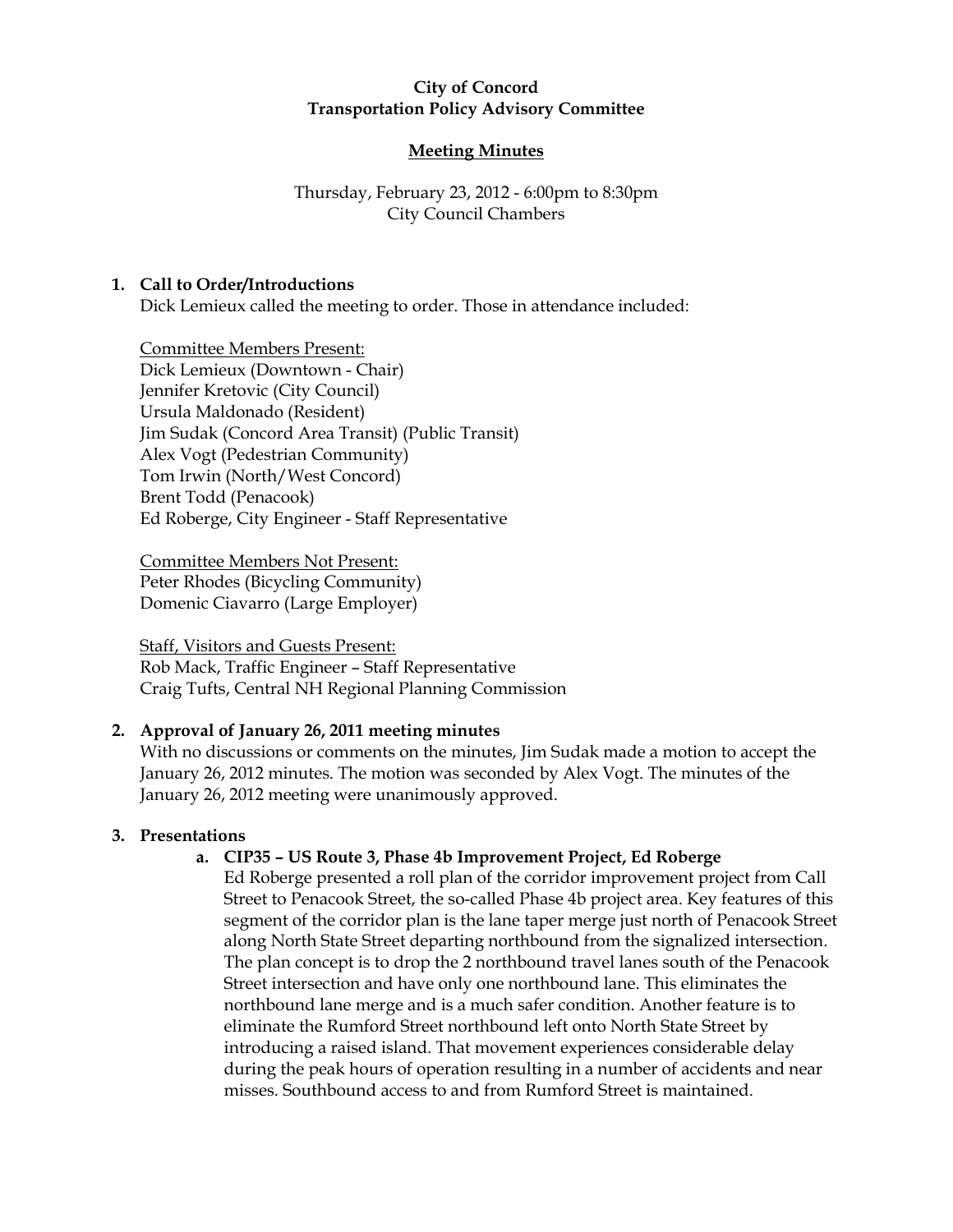The typical roadway section maintains 12' travel lanes and 5' shoulders and existing sidewalks along North State Street will be reconstructed. Parking is general maintained throughout the areas where parking is permitted today. Construction of both the Phase 4a and Phase 4b project areas is expected throughout the 2012 construction season.

Following brief discussion and review of details, the Committee concurred with the design effort and endorsed the project plan. Staff indicated the final design is underway and project plans are expected to be completed by March  $15<sup>th</sup>$  for advertisement and bidding.

### b. CIP19 – Loudon Road Improvement Project, Rob Mack

Rob Mack presented a roll plan of the Loudon Road safety improvement project outlining the project area from Hazen Drive to D'Amante Drive. The project features a lane conversion program where the current 4-lane section will be changed to 3-lanes, 1-lane in each direction and a two-way, left turn lane. The conversion project allows for 5' shoulders where currently there are none. The lane geometry at the existing major intersections at Hazen Drive, East Side Drive/Canterbury Road, and D'Amante Drive will remain the same to maintain existing capacity levels. Staff is also reviewing bus stop locations to improve location and layout for better safety.

Rob Mack noted that the project is part of the 3-phase project which includes the lane conversion safety improvements as Phase 1, followed by an intersection realignment of Branch Turnpike and Northeast Village Road (Phase 2), with final streetscape improvements to follow. The project will also consider access management strategies and staff will work with local businesses and residents to maximize opportunities. Strategies for access management are already considered during the development review process.

Rob Mack reported that staff is working with NHDOT to fund the first phase of the safety improvement project through the FHWA's Highway Safety Improvement Program (HSIP); which funds safety projects at a 90% federal/10% local level.

Following brief discussion, the Committee fully endorsed this project. Dick Lemieux noted that this project is a top safety priority for TPAC given its opportunity to improve safety and reduce accidents. He requested that staff keep the committee updated on the progression of the project on a quarterly basis.

#### 4. Public Comment

There were no public comments made at this meeting.

#### 5. Consent Reports

#### a. Approval of Subcommittee Nominations

There were no subcommittee nominations to consider.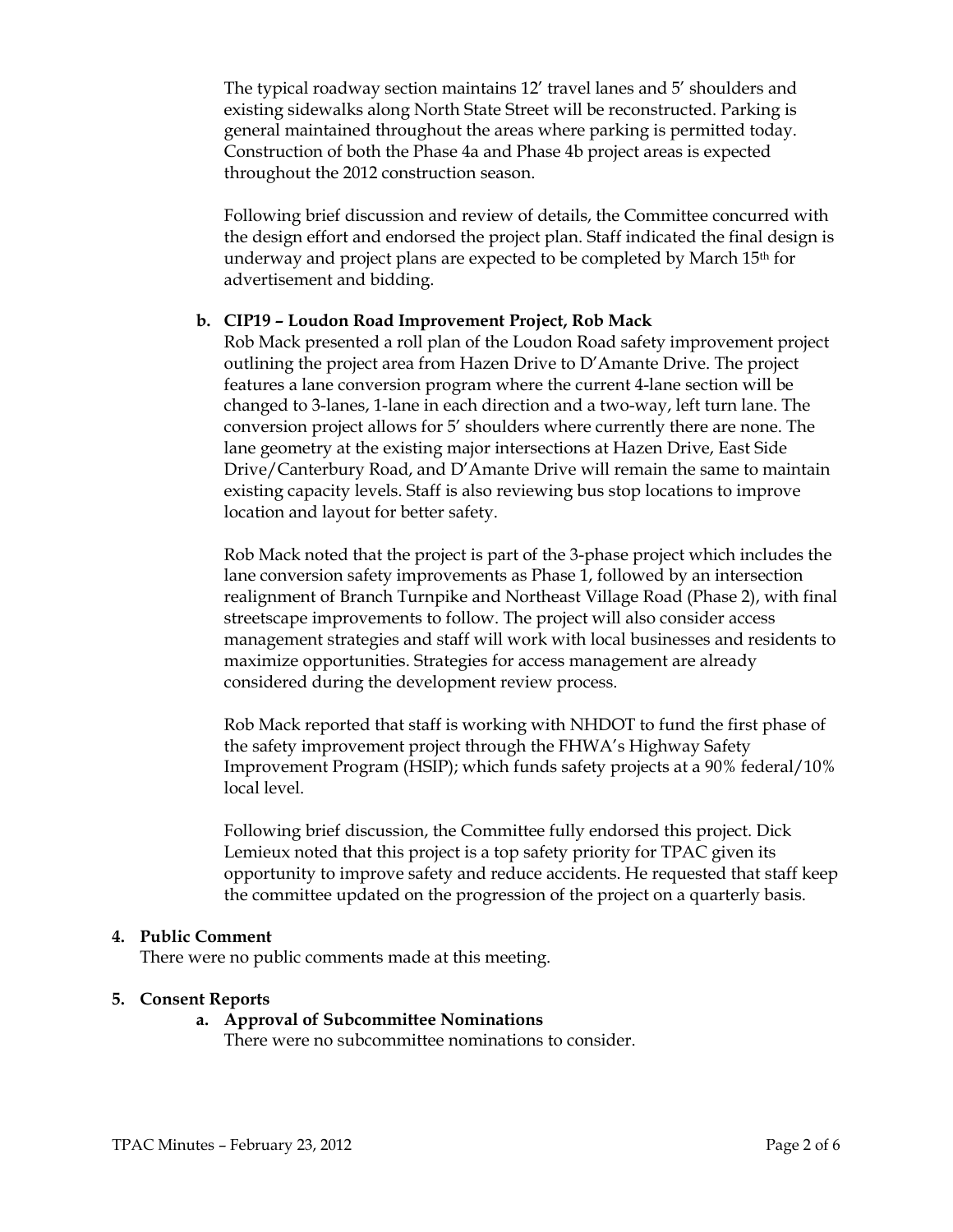b. Approval of Subcommittee Minutes (Pedestrian, Bicycle, Public Transportation, Traffic Operations)

The Committee unanimously approved the meeting minutes of the Traffic Operations Committees distributed with this agenda package.

# 6. TPAC Referrals from City Council, Staff and Chair

a. Request from Jim Baer to consider publishing a bicycle rules and safety responsibilities. (City Council: 12/16/2011; TPAC: 1/26/2012, 2/23/2012) Ed Roberge noted that a draft final report was distributed for review to the committee for consideration. Dick Lemieux reported that the Bike Committee has reviewed this referral and concur with the response provided.

Following a brief discussion and recommendations for several minor edits, Ursula Maldonado made a motion to approve the final report to Council including the minor edits discussed. The motion was seconded by Brent Todd. With no further discussion, the motion to approve the amended report to Council was adopted unanimously.

### 7. Status report on subcommittees

### a. Pedestrian Committee, Alex Vogt

Alex Vogt reported that the Pedestrian Committee did not meet in February so no report was given.

#### b. Bike Committee, Peter Rhodes

In Pete Rhodes absence, Craig Tufts reported that the Bike Committee met in February and continued its discussions on Bike Master Plan projects and committee assignments to manage them. The committee reviewed bike parking plans and targeted areas for opportunities.

Craig Tufts indicated that the Central NH Bike Coalition (CNHBC) has been formed and continues to meet. The coalition includes 23 members of the regional community and focuses its efforts on fund raising and completing projects for the betterment of the biking community. TPAC Bike Committee will be partnering with the CNHBC to fund a number of upcoming projects.

#### c. Public Transit Committee, Jennifer Kretovic

Jennifer Kretovic reported that the Public Transit Committee met in February and reviewed a number of items. A Driver Feedback Meeting was held as a follow-up to the Boarding & Alighting study which CNHRPC conducted in November 2011. CNHRPC facilitated a focus group discussion with the CAT drivers to gather some deeper insight and hopefully shed light on some systemic timing issues in the new route structure.

In general, each of the drivers on the Heights route noted that the schedule is too tight in the PM and too spaced out in the AM. When increased afternoon traffic is combined with a schedule that is too tight, the drivers find it "impossible" to stick to the PM schedule. Heights routes drivers also noted that the PM Heights routes are on average 30 minutes behind schedule each day.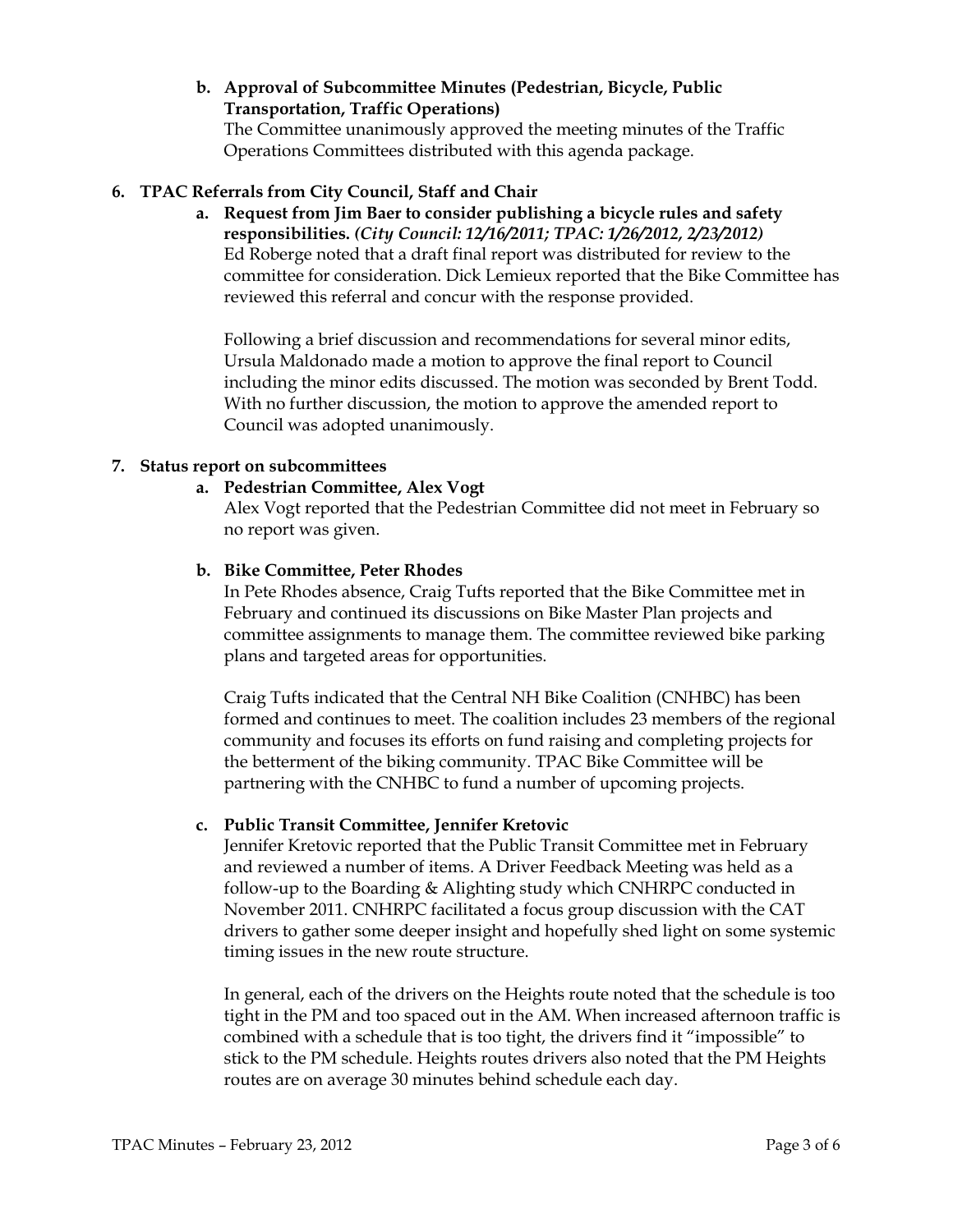With respect to the Crosstown Route, both drivers and riders have stated that the Crosstown Route is too long. The length of the route makes it uncomfortable for riders and is also problematic in terms of making connections with the pulse system. Drivers feel that it would be better to target heavily used stops and specific employers on Fort Eddy Road allowing for more flexibility in the route.

The Penacook drivers estimate a 60% drop in ridership since the new schedule was put in place. Exact figures quoted by the drivers: "from 85-115 riders per day to 40-65 riders per day". Jennifer Kretovic noted that the ridership data are not reflecting this type of loss in ridership. Comparing January 2011 to January 2012, ridership saw an increase of 203 riders. Also comparing December 2011 to January 2012, the average daily ridership went from 132 in December to 128 in January – a loss but certainly not significant. Also reviewing ridership from October to November to January, again the fluctuation was minimal.

Jennifer Kretovic added that what is important to take away from this effort is that the drivers are stressed by the new routes. Drivers feel the scheduling of some of the routes is unrealistic and that the Briar Pipe stop is problematic.

No one anticipated a perfect system when the new Crosstown Route replaced the Indy Park and Trolley Routes, and the pulse system was implemented. CAT as well as TPAC recognized there needed to be a process for refinement. The Boardings and Alighting Study's combined with the Public Input Meeting and Driver Feedback Meeting are all part of the process to identify areas in need of improvement.

Jennifer Kretovic reported that the Public Transit Committee reviewed CAT's FY2013 Budget Applications for the City and NHDOT. The NHDOT Budget / Application for 5311 funding is due March 1st. At first glance, the budget proposal is shaping up and both the City and State application proposals look good. The committee expects some changes in what was presented as NHDOT is making some refinements in their application structure. CAT's City Application and NHDOT application are one in the same this year, and it is expected that CAT will submit the documentation to City Administration in the next week or so.

Jennifer Kretovic noted that the Quarterly Report is due to Council and will be distributed through the Subcommittee for input and approval shortly. It is expected that the final quarterly report will be forwarded to TPAC at its Match meeting.

#### d. Traffic Operations Committee, Rob Mack

Rob Mack reported that the Traffic Operations Committee met in February and reviewed several referrals and CIP project priorities.

With respect to referrals, Rob Mack reported that TOC reviewed a request for a crosswalk at Pleasant Street between State Street and Main Street in the vicinity of the access alley to Bicentennial Square. Given that mid-block location of the crosswalk request, TOC did not support it.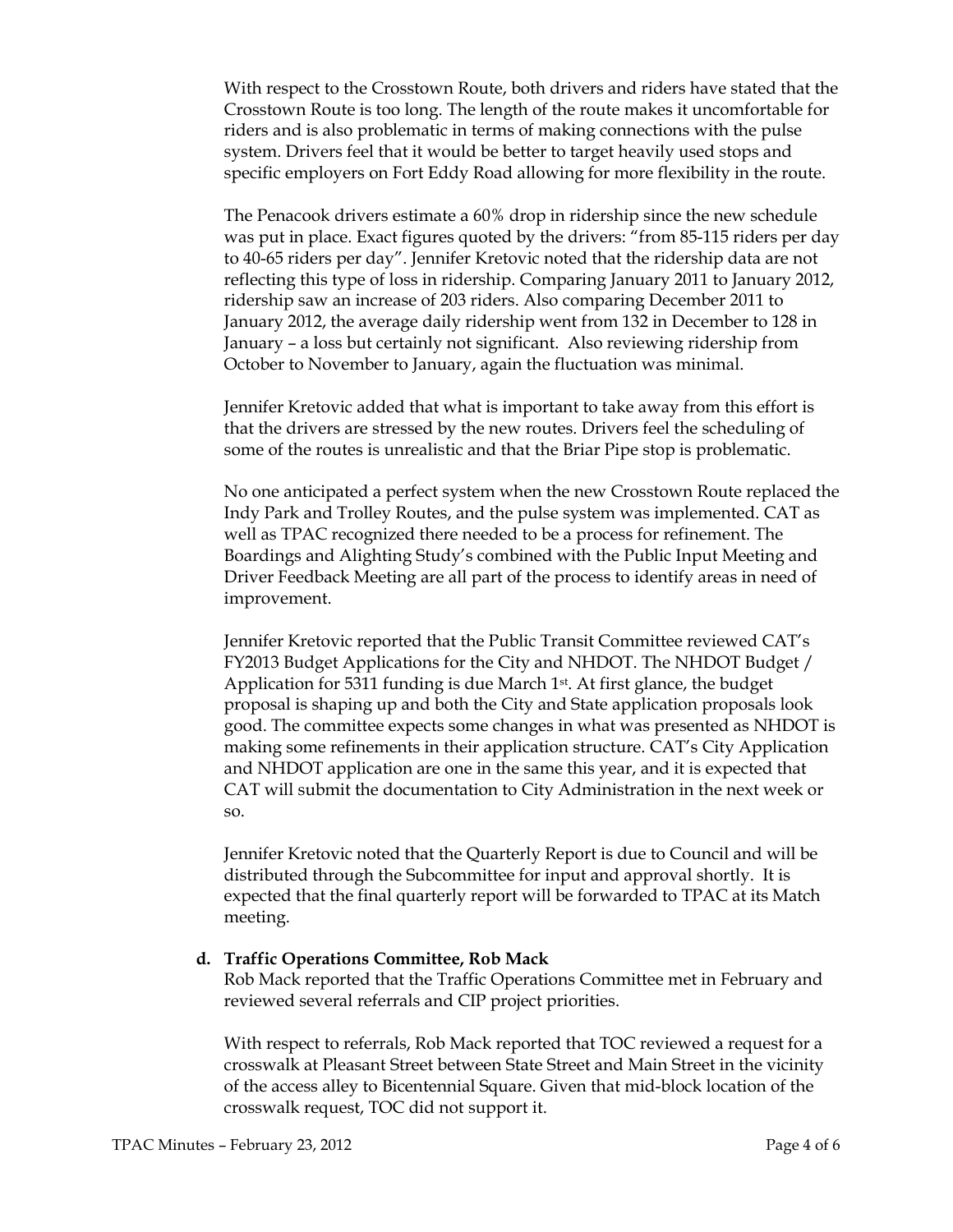Given several recent accidents, the TOC discussed the Manchester Street/Airport Road/Integra Drive intersection and its upcoming completion schedule. Several accidents have occurred and TOC requested that variable message boards be deployed to provide advanced warning to intersection work.

TOC reviewed the current CIP project list and made recommendation updates that will be considered by City Council in their planning efforts. A similar review effort is underway with TPAC.

## 8. Staff Updates

## a. Sewalls Falls Bridge Closure for Inspections, Ed Roberge

Ed Roberge reported that as part of the final design efforts to replace and/or rehabilitate the Sewalls Falls Bridge, the bridge will be closed during the week of March 5<sup>th</sup> through March 9<sup>th</sup> to complete the in-depth structural inspection. Public safety has been notified and message boards have been deployed to provide notice to motorists travelling.

### 9. TPAC Policy Objectives/Programs/Initiatives

a. City-wide Speed and Pavement Marking Policy Update No report given on this item.

#### 10. Old Business

a. TPAC Accomplishments Report

No report given on this item.

# b. FY2013-FY2022 CIP Project Priority Ranking

Ed Roberge distributed final report copies of transportation CIP project priorities to the committee for final review. The final report ranks projects in the intersections, street corridor improvements, and streets- new construction categories with a scale of high, medium, and low priority.

Following a brief discussion, the final report will incorporate staff and the TOC comments and forwarded to City Council for their consideration during the budget review process.

#### 11. New business

# a. Penacook Village Design Charrettes, Ed Roberge

Ed Roberge reported that design charrettes have been scheduled through the Penacook Village Association to review the US Route 3 corridor (Village Street) as well as neighborhood redevelopment opportunity areas and school building re-use in upcoming meetings. The first charette is scheduled for Saturday, March 10th at 9:00 AM at the Penacook United Church on Canal Street and will review aspects of the US Route 3 project including intersections and street village connectivity, landscaping and streetscapes, parking, and pedestrian and bike safety. A second design charette scheduled for Thursday, April 19th at 6:00 PM at the Penacook United Church will feature discussion tables on the redevelopment opportunities at the Rivco site, properties at 30 Pines, re-use of the school buildings on Cross Street, and Washington Street, as well as parks and neighborhood connectivity. All are welcome and encouraged to attend.